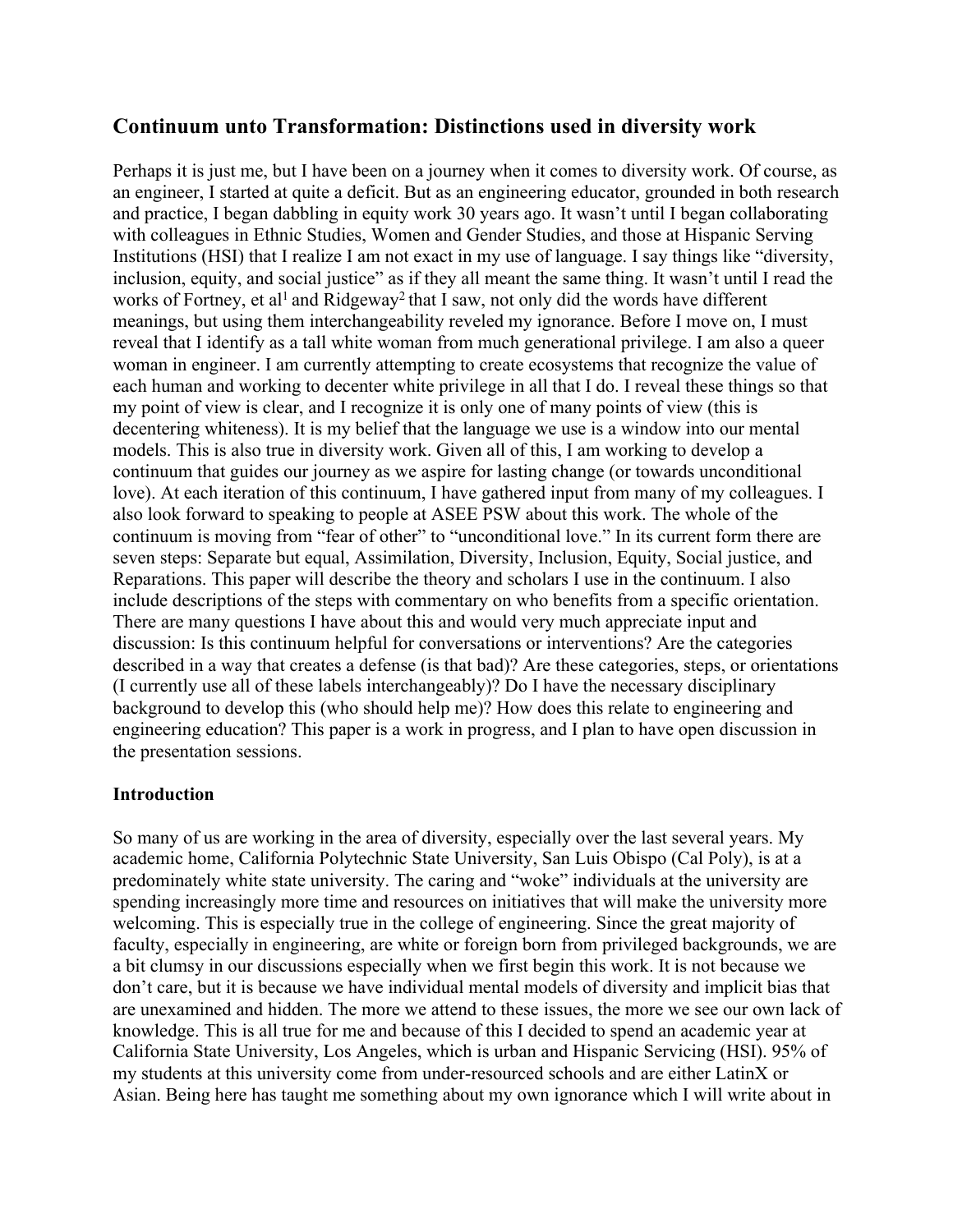future papers, but it has also taught me the intricacies of this work. It is my hope that in making the words we use more meaningful we can understand the work more deeply.

Although much of this paper applies to all of education, it is particularly important to Engineering Education because of the persistence of a white male dominated culture. People of color and women have been under-represented in engineering in spite of the herculean efforts over the last 40 years to intervene. With a background in systems thinking<sup>3</sup>, it is my belief that until we can deconstruct and reconstruct the hidden thought processes in engineering (our mental models), we will continue business as usual and produce the same outcomes. This paper introduces a way of communicating about diversity and inclusion that can help distinguish our models and methods so we might examine and reconstruct a culture that is more aware and more loving.

There are linguistic theories that indicate the structure of language influences cognition<sup>4,5</sup>. The distinctions we are able to identify help to communicate our complex thoughts. As an engineering educator, I often think I am attempting to provide framework and distinctions that help students to diagnosis and understand reality. This is exactly the aim of this current work.

There are multiple critical thinkers that have influenced me over the years, but some that have directly influenced this current work include Lackoff<sup>4,5</sup> as he describes the way that metaphors and language influence our mental model and thus actions in the world. I have been greatly informed by Paulo Freire's<sup>6</sup> work on the relationship between the oppressor and the oppressed. Habermas<sup>7,8</sup> has helped me see the greatest goal in education as the emancipation of all through critical inquiry. Robin DeAngelo<sup>9</sup> and Ibram Kendi<sup>10</sup> have allowed me to look at my own privilege and become more aware how to decenter whiteness in this culture. Tuck and Yang's<sup>11</sup> volume allowed me to think through right abolition and decolonization. I was influences by Joseph and Haynes<sup>12</sup> and their bold naming of white supremacy in the STEM classroom. In addition, Stewart's<sup>13</sup> article in Inside Higher Ed illustrates quite well how we need to be careful about our words as it reveals our intent. Perhaps the greatest influence for this work is Fortney, et  $al<sup>1</sup>$  in that it challenged me to think through the words we use and the way we are in the classroom. Finally, Monica Ridgeway's<sup>2</sup> ideas allowed me to see that there is still much work to be done before we live in a world that not only accepts, but values differences.

From these amazing scholars I started to develop a kind of continuum that might allow me and others to have more distinctions and thus capacity to think and move in this area. I discussed this with many of my colleagues and revised it several times. The current form can be seen in the image below.

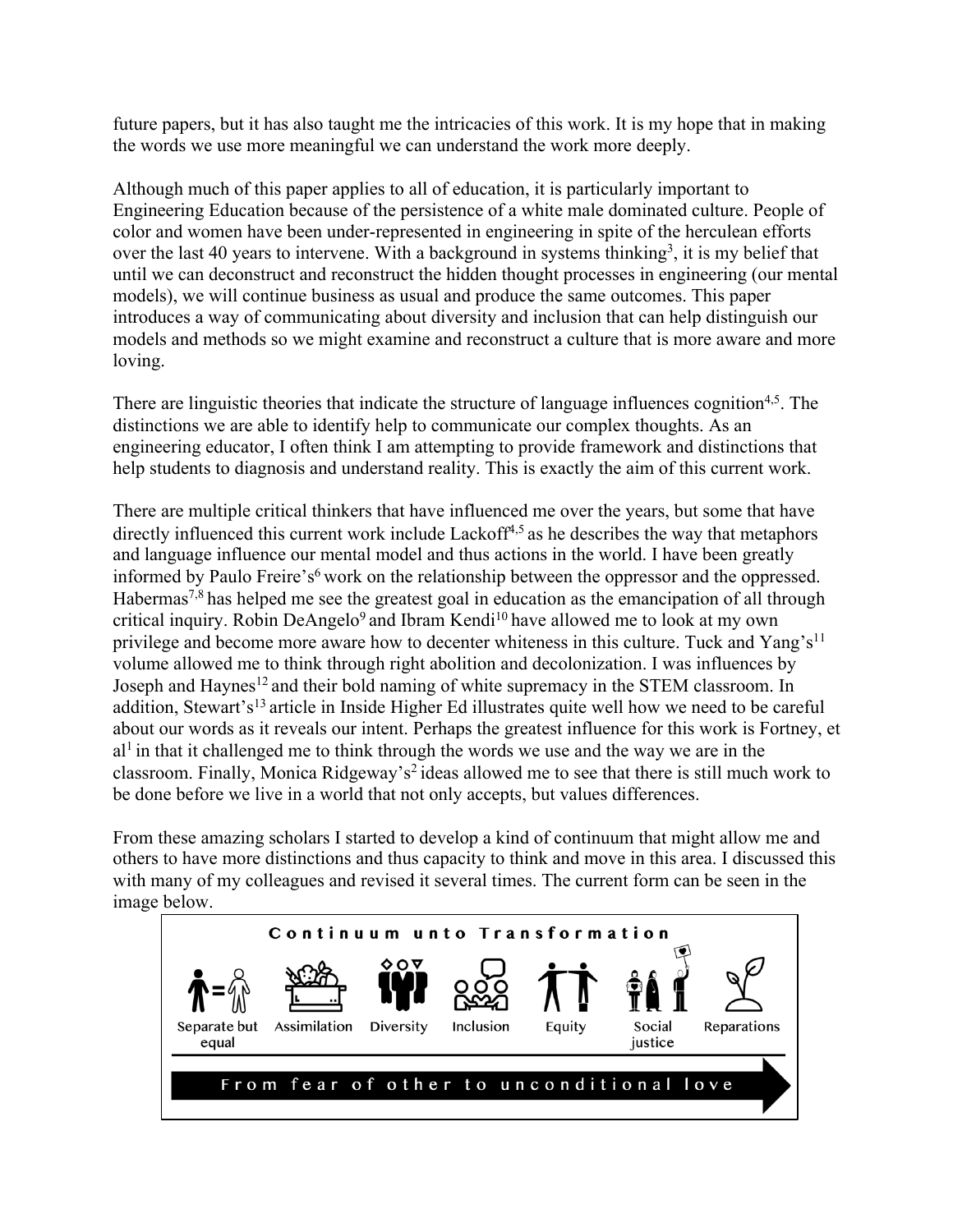In some ways this continuum is historical and aspirational. It is also moving from the fear of another (Separate but Equal) to a revelation of unconditional love and connectedness (Reparations). I invite others to think about this continuum as a way to help us move ahead in this work. I also would like input and conversation around the usefulness and helpfulness of the

continuum. I believe this can be developed further and become increasingly useful as more individuals help me to think through this. Below I will describe the distinctions and reveal some of the implications of the orientation. By no means is this complete and I hope to have many conversations about this in the future.

I have delineated seven steps in this continuum, but there may be others both before Separate by Equal and after Reparations.

### **Separate by Equal**

Plessy v. Ferguson<sup>14</sup>, an 1896 U.S. Supreme Court decision that upheld the constitutionality of racial segregation under the "separate but equal" justification, reinforced a long-held belief that it is morally acceptable to keep the "other" separate as long as the situations are equal. Of course, in this context separate was never equal, and this decision was overturned in Brown v the Board of Education<sup>15</sup> in 1954. However, we have a long legacy of segregation in many areas such as housing, school systems, criminal justice, friendships, and other institutions. The benevolent expression of separate but equal is in the proliferation of affinity groups, where we believe



Perhaps owning of enslaved people should be considered part of this continuum?

that individuals are more comfortable with people who are like them. Although there is a place for

affinity groups, we must be careful of ways that this thinking benefits the majority groups. Lack of transparency and direct comparison of systems that are primarily inequitable is invisible and thus those in power can maintain their advantage.



We are all people. The best way to get along is to adjust and change to create shared norms and processes. This will decrease conflict and increase productivity

#### **Assimilation**

The melting pot that described the first several centuries of the United States was based on the idea that immigrants should assimilate into the American ethos. It was expected that everyone uses the English language. Newcomers to the country were required to abide by the American ideals and Christian morals. There were individuals who could "pass" for Anglo and thus this assimilation worked for them, except it sadly required a relinquishing of heritage and culture. Irish and Italian Americans assimilated, but others with visible differences (like dark skinned individuals or women) have always had difficulty with this, and those who understand the value of generational connections have resisted this. In this system, the dominant culture is the one that all individuals must acquire. This causes diverse ways of knowing

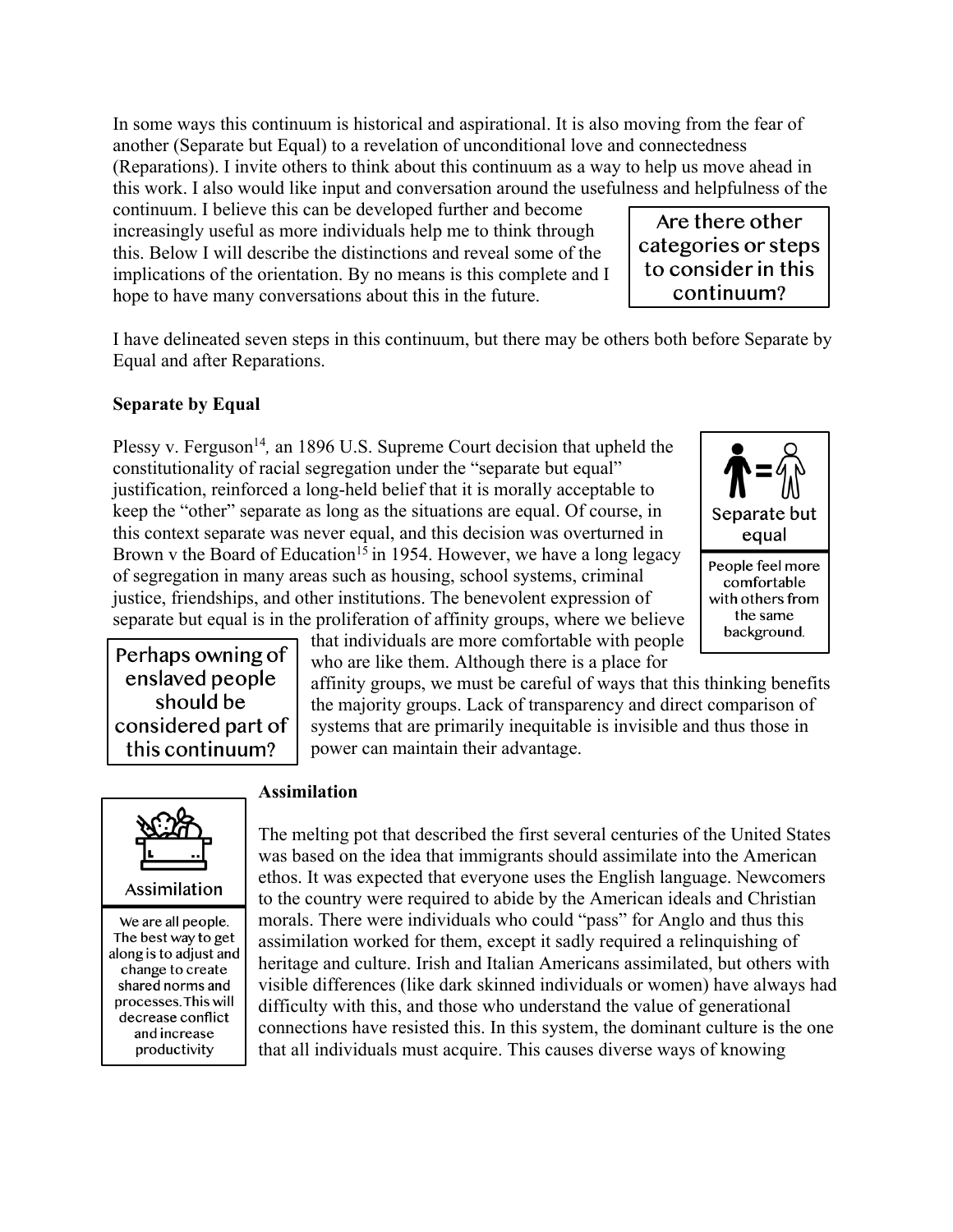and being to be abandoned. "Color blindness" and "all lives matter" are memes used when referring to assimilation.

### **Diversity**

Diversity and Inclusion are the words used most often in current references to these issues. One way that people describe diversity as opposed to inclusion is that diversity cares who is at the table, and inclusion cares who speaks. The focus in diversity is on percentage representation and counting those from under-represented minority groups. A profit motive is often espoused when advocating for diversity. The reasoning is that better decisions are made, and better solutions occur, when there are many points of view involved in the processes. The profit motive is compelling for many in engineering, but it is the participants in a capitalist system (perhaps corporations) that benefit. The current power structure, white patriarchy, benefits.





Individuals from minority groups have a voice. Their points of view are included in discussions. There is respect for different ways of knowing and being

#### **Inclusion**

One reason I have thought of this as a continuum is that inclusion is widely held to be a better state than diversity, but inclusion can't happen unless there is diversity. Inclusion means that all points of views are welcomed and even solicited. Even minority voices are valued. In the best case, there is deep respect for different ways of knowing and being. However, there is still a normalizing of the white patriarchy in the power position. Corporations benefit. The current power structure benefits. Individuals have a chance to be seen as valid participants. However, it is still the white patriarchy that gives permission to be heard.

# **Equity**

The word equity is also used often in this work. It is the recognition that the world is inherently unequal, not equitable. Some of us have benefited from generational privilege or from assumptions and biases about power and intelligence while others have suffered. Because of these systemic and historical inequities that are often implicit, there needs to be attention to processes and decision making so that these inequities aren't perpetuated. Affirmative action is an example of an explicit equity process. There are other processes that are less controversial like blind job application review16 and implicit bias training. Individuals from minority groups benefit from these opportunities, but the unintended consequences sometimes reinforce the inequities.



It is recognized that there are systemic and generational disadvantages that create implicit bias that favor the dominant culture. There is a need to create equitable processes that correct for these biases.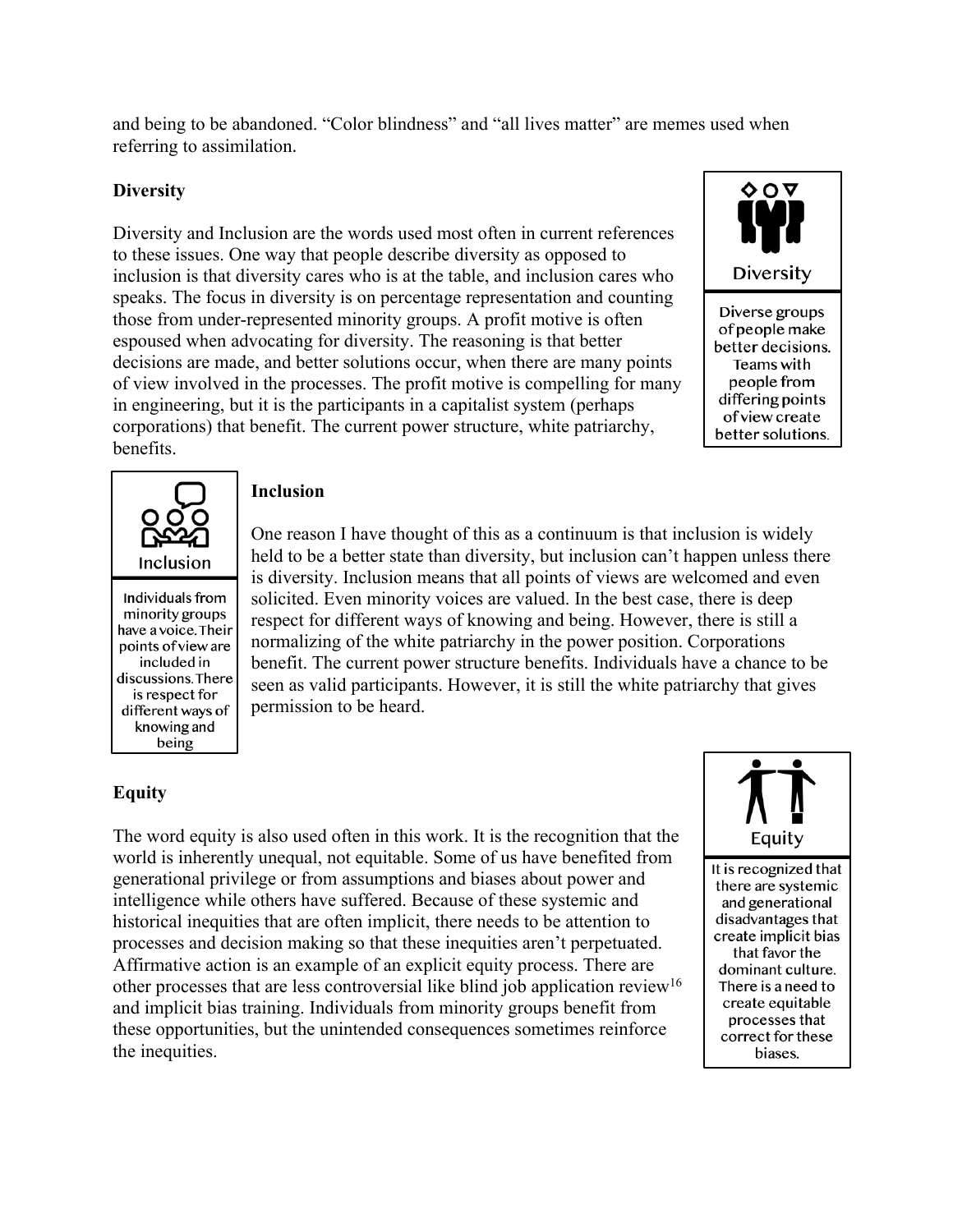

Because the current system favors the white patriarchy, there is a need to decenter whiteness through critical reflection the leads to institutional change

# **Social Justice**

Social Justice often refers to a right relationship between individuals and larger social system. In this conceptualization, it includes working to change institutions such that the policies crucial in equity work are no longer necessary. Unfortunately, current systems work to preserve those in power and thus deep systemic changes are needed. In addition, when social systems are flipped, the oppressed often enter into a power position which is a mirror image of the previous system of oppression<sup>5</sup>. The actors changed, but the system does not. Social justice work is difficult and complex.

# **Reparations**

Reparations aim to redistribute resources that were historically consolidated unfairly. Politicians have been discussing reparations for descendants of enslaved people, but in this conceptualization, it would not only be monetary payments, but would require a deep transformation of social systems that recognize past inequities and future aspirations of unconditional love.



resources. It is necessary to redistribute these resources.

### **Next Steps**

I believe this continuum may be of use for those of us who work in this area although I have many questions and I would love to have conversations with others about this.

- Is this continuum helpful for conversations or interventions?
- Are the categories described in a way that creates a defense (is that bad)?
- Are these categories, steps, or orientations (I have used these interchangeably)?
- Do I have the necessary disciplinary background to develop this (who should help me)?
- How does this relate to engineering and engineering education?